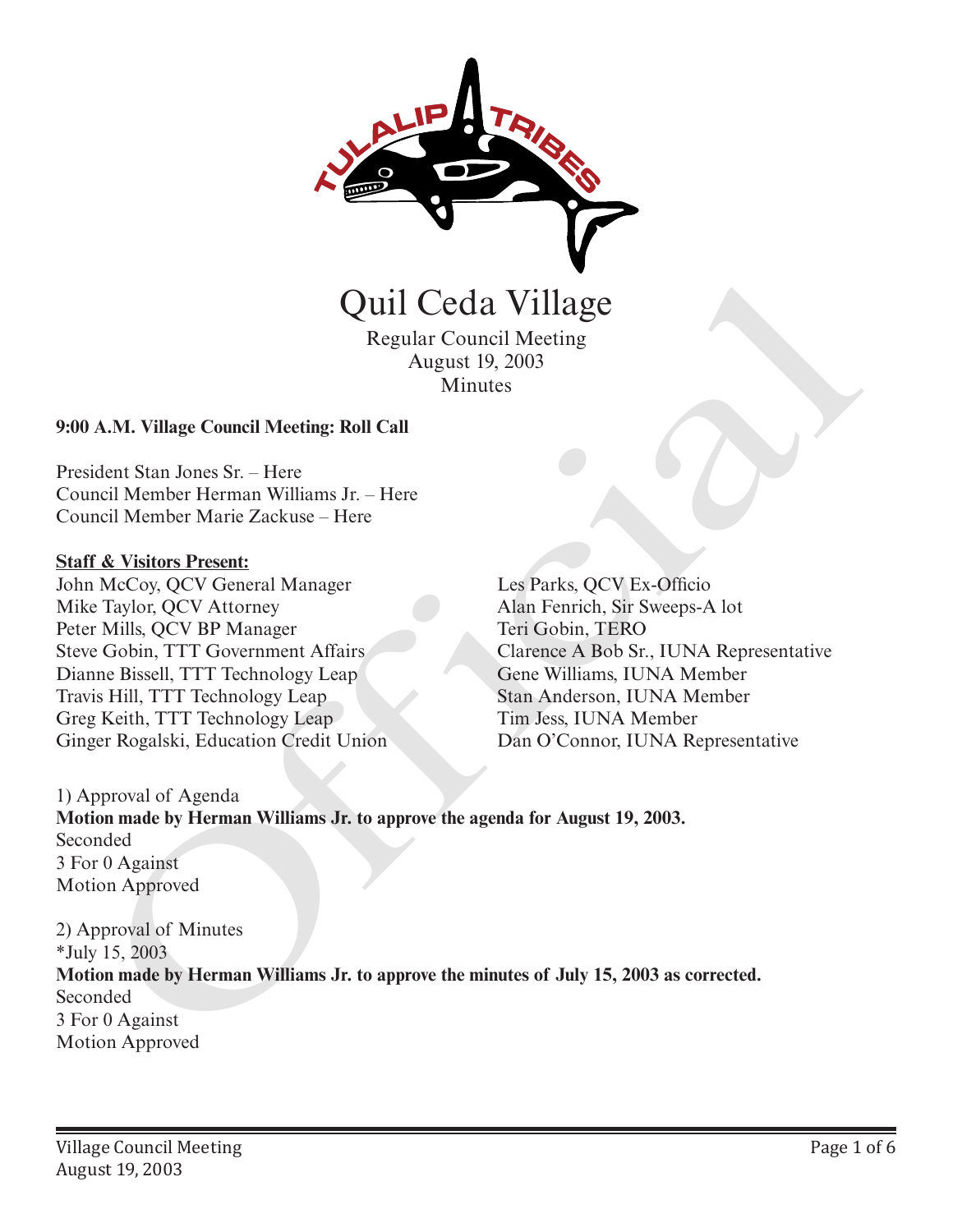President Stan Jones Sr. asks for visitors to come forward.

Visitor Ginger Rogalski with the Education Credit Union has a letter to read to the Council. Letter read into the record from John Gattinella, UPS Store tenant. The letter is in regards to a possible new tenant within Quil Ceda Place Retail Center on an out parcel pad. Letter attached to minutes.

# Discussion: Peter Mills

Tulalip Tribes is working with Bank of America to locate on the southwest corner pad of the Retail Center. Due to parking issues, the tribe is pursuing retail instead of restaurant business. Concerns are voiced about traffic issues and how they will be resolved. The first (south) entrance may need to be restricted to a right turn only which will exit to the north. There are no plans for a stop light or a traffic light. Studies indicate that this would cause traffic to back up onto 88th Street. The long term solution may end up with a series of one way streets in the Village which will flow in a circle bringing traffic in and back out on 88th.

# Visitor Alan Fenrich Jr.

Alan is here to introduce the company he has for sweeping the Village streets and the Retail Center and would like a contract for these services.

Discussion: Herman Williams Jr.; John McCoy; Nina Reece; Steve Gobin; Alan Fenrich Has the Village put out an RFB for sweeping the streets and parking lots of the streets? Not yet, staff is preparing a road maintenance plan. Staff will need time to determine what streets need to be cleaned and how often before an RFB can go out. The Village is using Sir Sweeps-A-lot on an as needed basis now. The Village has set aside funds to purchase a sweeper. The Village needs to decide what is best for it, contract for services or purchase a sweeper using existing staff for operation and maintenance. The Village is a public entity and any decisions to contract would need to go out for public bid. The Village is not in a position to contract with any individual company without public notification. Preference is given to Native American firms. Staff is to come back with a proposal. Village staff will come back at the next regular Village Council meeting with a solution. Ip Imsels is working with Bank of Amhera to locate on the solutions come<br>for the Reali<br>figure from the Realistance of the six-pursuing retail instead of restaurant business. Concerns are<br>ad about traffic issues and how the

# **Old Business:**

### 3) TTL Retail Center Phone Billing System Discussion: Greg Keith; John McCoy; Dianne Bissell

Spreadsheets were passed out showing what Verizon charges with a surcharge added to the price to try to recover costs of the phone system. Suggested charges are close to the surrounding areas. This is not a "for profit" system at this time. The number of users is minimal and it will take many more to begin recovering TTT's investment. TTL is working to change things from a pass through from Verizon to a Tulalip charge. This will increase the return on TTT's investment. Staff is recommending accepting TTL's proposal of a 20% surcharge and a 10 cent per minute for phone service. Eventually the Village will need a part-time to full time employee to handle installing and maintaining the phone lines. As the system builds out and more lines are added, this will be needed.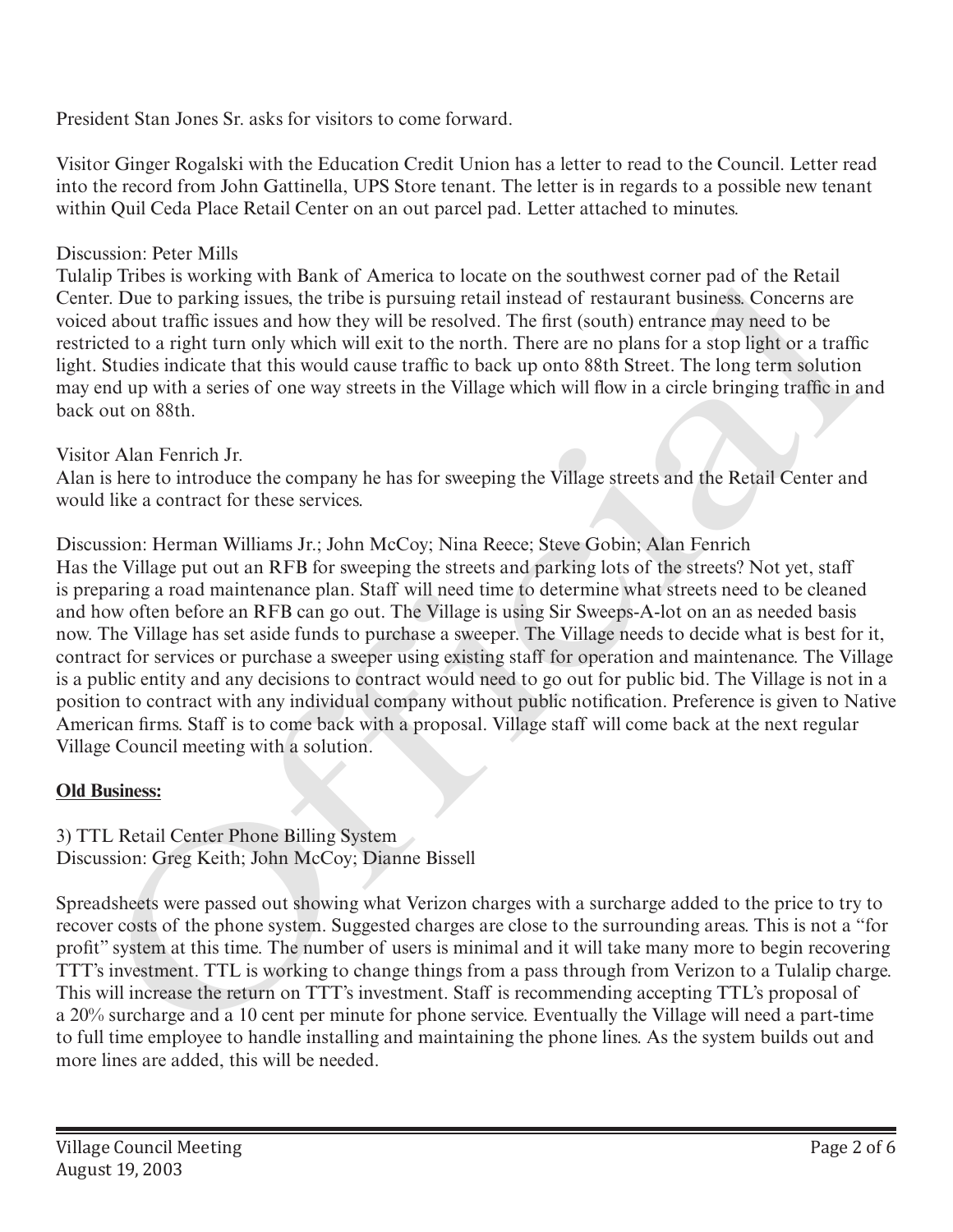**Motion made by Marie Zackuse to approve the Village phone billing system with the 20% surcharge and 10 cents a minute for long distance.**

Seconded 3 For 0 Against Motion Approved

4) TTL Retail Center Security System Discussion: Travis Hill; Nina Reece; Steve Gobin; Herman Williams Jr.; Marie Zackuse

Six months ago TTL presented a proposal to put in a surveillance system at the Retail Center with an estimated of \$35,000. The Village will need to decide who will monitor the system. Will it be 24 hours a day or a review each day of the previous day? The goes over the internet and Police Chief Jay Goss would like to monitor the system. The winter is coming with longer nights and vandalism may occur. Who will cover the costs for this? Could this be a CAM fee because it is for the tenant's benefit. Budgets will be looked at to see if this if this can be funded. Staff will come back with different options.

5) Farmer's Market Update Discussion: Steve Gobin

Staff has started planning research on a farmer's market proposal. Some markets are local and one of interest is in Vancouver, BC. Discussions are that the Boom City with a pole building (cover, no sides) would be the best. This is just an FYI so realistically the project could not happen before next spring or summer.

Quil Ceda Village

Discussion: Stan Jones Sr.; Mike Taylor; John McCoy

Why did the tribe create the political subdivision of Quil Ceda Village? The Village has a number of legal and governmental aspects. It is recognized as a Federal City. The Village has the power to market securities. The tribe is after a share of the tax revenue from businesses that come into the Village. Incorporation will stop annexation into other municipalities. In our minds, the tribe should organize as a city. Marysville could try to annex this area? Yes, cities always look to annex an area into their tax base if an area comes under interest such as Quil Ceda Village has. The creation of Quil Ceda Village has caused considerable interest within the State of Washington and around the country. People are trying to get an understanding of the Village. An understanding of tribal governments is something that many don't understand. The TTT Board of Directors is like the state with the chairman as the governor of that state; the vice chairman is the lieutenant governor; the secretary would serve as that secretary of the state. People understand this comparison. QCV is a sub-political entity of the TTT government. This helps Discussion: Iravis Fili; Nina Reece; Steve Goolin; Ferman Williams Jr; Marie Zaccuse<br>
Six months ago iTL presented a proposal to part in a surveillance system at the Retail Center with an<br>
Six months ago iTL presented a p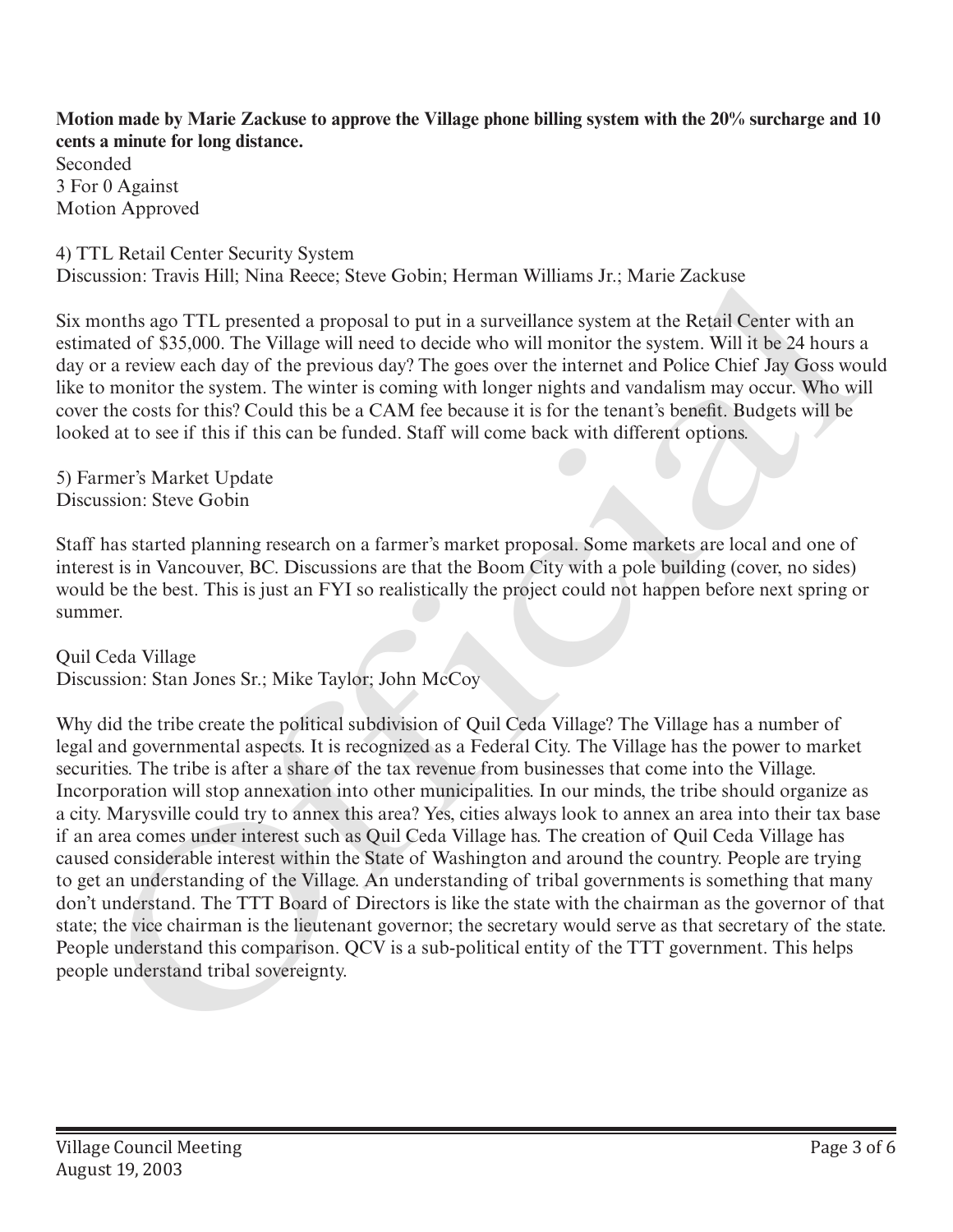## **New Business:**

6) Cingular-One Cell Tower Site

Discussion: Greg Keith; Les Parks; Mel Sheldon Jr.; John McCoy; Steve Gobin; Stan Jones Sr.; Leo Joinette; Herman Williams Jr.; Peter Mills; Jerry Ruhl

The biggest issue is what the tower would look like and where would it will located within the Village. The number one site is at the corner of 99th and Quil Ceda Parkway. Power and phone services are there. A single flag pole style only allows one carrier and requires a smaller base. Research needs to be done on land use designation and regulations. The biggest issue is the footprint. A tower that will hold three carriers would require a 100 x 100 footprint. Anywhere in Quil Ceda Village would be good. TTL is going to look at three sites and will bring this back. Is it possible to incorporate a cell tower within the large pylon advertising sign or on rooftops of buildings? If it were a flag pole style with one carrier, maybe but any more would require a large area for the equipment needed to run the tower. The cell company will do all the landscaping and beautification at no cost to the tribes. Why is 99th the best spot? It fills the gap between a tower the company has to the north and south. The company wants to be close to the freeway. There is about a one mile radius from this site that the company can locate the tower. The Village has many projects in the works that need to be considered so an informed decision can be reached. There might be property available at other locations that might work and not interfere with existing projects. This is a new thought within the Village. They are asking for Council's thought on this. Do you want this type of activity in the Village? Some Council members are not in favor of encouraging this type of activity in the Village. What would be the benefit to the Village? Lease revenue. The Council would like to spend some time considering this and what it will do to the aesthetics of the Village. Staff will work with Ruhl-Parr architects to see if the Village pylon sign can be retro-fitted. numero one site is at the conter of 1991 and Quit ceaar straway. Tower and pones seves are not seen to see the satter stray in the content of the determinant and the designation and predictions. The biggest issue is the fo

7) Boom City Committee – Site Improvement Proposal Discussion: Nina Reece; Steve Gobin; Les Parks

Two fireworks stands have not been removed from the temporary Boom City site. Council is opposed to spending any staff time or Village funds to deal with this. Staff will go to legal about enforcing Boom City vommittee's non-compliance on removal of stands. At this time, this is not a QCV issue. The Boom City site may be proposed to hold a farmer's market which may change the jurisdictional authority over the site.

8) TERO-Extending the Tribal Labor Agreement to QCV Discussion: John McCoy; Teri Gobin; Stan Anderson; Tim Jess; Clarence Bob Sr.; Dan O'Connor; Herman Williams Jr.; Les Parks; Peter Mills, Steve Gobin

Several union members addressed the Council to confirm the benefits of belonging to the International Union of North America and to confirm their support in continuing the labor agreement within QCV. It is brought to the Village Council first before it goes to the Tulalip Board of Directors because much of the development on the Reservation is occurring within Quil Ceda Village. A resolution with an agreement has been passed out. This agreement has been adjusted from the previous agreement that was specific to the Casino. The Council would like to look over this but supports the direction this is going.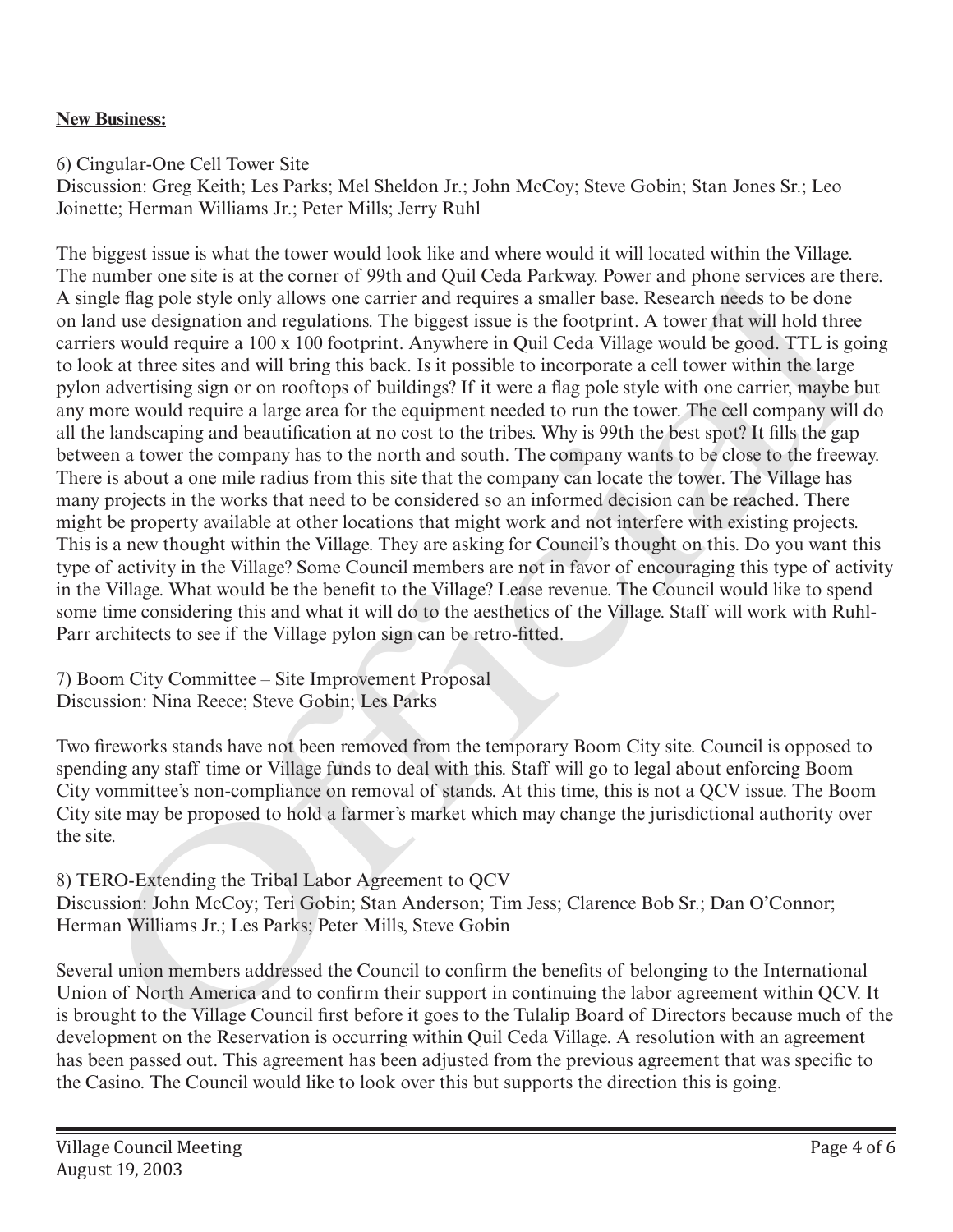The union representatives thank the Council for the opportunity to meet. Working with union and tribes has been very successful and rewarding. Many tribes are adopting their own labor agreements. Some tribes want long term agreements instead of a project by project agreement. Under apprentice portion is it possibly to add "craft" with a percentage such as 15% which is what King County and the City of Seattle have adopted.

TTT TERO department is recommending 25%. If the rate is set too high and there are too many apprentices then the agreement will fail to give adequate training and then the people will fail. We would not be doing a good service to them. The Washington State Legislature has met on this but it did not move out of committee because the labor union was not completely in agreement on the percentages. Union did not feel they had enough journeymen to manage the higher percentages of apprentices. The union can tweak the figures a little. Is this proposed to cover the Village separate from the tribes? We must distinguish the difference of the Village and the tribes to anyone that may come in. Will it cover anyone, Village, tribe, lessees? Yes, anyone. Council is asked to please consider the ramifications to the existing relationships with existing tenants.

It takes 4,000 hrs. to journey out. That's about 3 years. Long term construction projects allow the apprentices to get the training and hours in. A lot of the apprentices will not be coming in at the bottom rate. Training with the union is free. Health benefits are for the entire family. The retirement is good and allows members to retire with a livable income. With new businesses coming in, the Village needs to look at this agreement. Most jobs are bid at the prevailing rate, without the agreement general contractors can pay the worker what they want. Who will it go to the workers or to the company's bottom line? With this agreement, the wage will be set and it will go to the worker. The casino project journeyed out two darn good apprentices. This allows those people to get paid at a better rate. The agreement puts all the contractors on level playing field. The casino project worked well because we had a contractor who was willing to work with the tribes. It may not work as well with a contractor who is constructing a building for a tenant who is leasing land. Rather than inserting a solid number maybe we should consider inserting a figure on a project by project basis. One in five seems to be the average in Washington. The Washington State Legislative Committee was trying to establish a ratio but did not. Quil Ceda Village is supportive of this process. enten in a greenome with a to give adequate training and then the people with ran end<br>or doing a good service to them. The Washington State Legislature has met on this but it did not<br>or doing a good service to them. The Wa

## 9) QCV Maintenance Building

Discussion: John McCoy; Peter Mills; Les Parks; Marie Zackuse;

The Village is in an immediate need of a maintenance building. Staff would like to put a maintenance building out by the Kabota plant. Staff is recommending building a maintenance building in such a place that it would not interfere with any future power plant, substation, etc. It will be discreetly camouflaged from public view. Staff is recommending that we go forward with a metal building for maintenance and sewer staff. Staff has equipment they need to purchase but need don't have a secured place to store it. A metal type building will need Council approval for a variance to go outside the Village design guidelines. The Village is going to look at their existing budget for this expense. If the Village must build a brick and mortar building, it will be much more expensive and labor intensive. Budgets need to be scrubbed. Which is most important RC Security or a new metal building? No costs have been established. Village staff needs Council's approval to explore the options for a maintenance building.